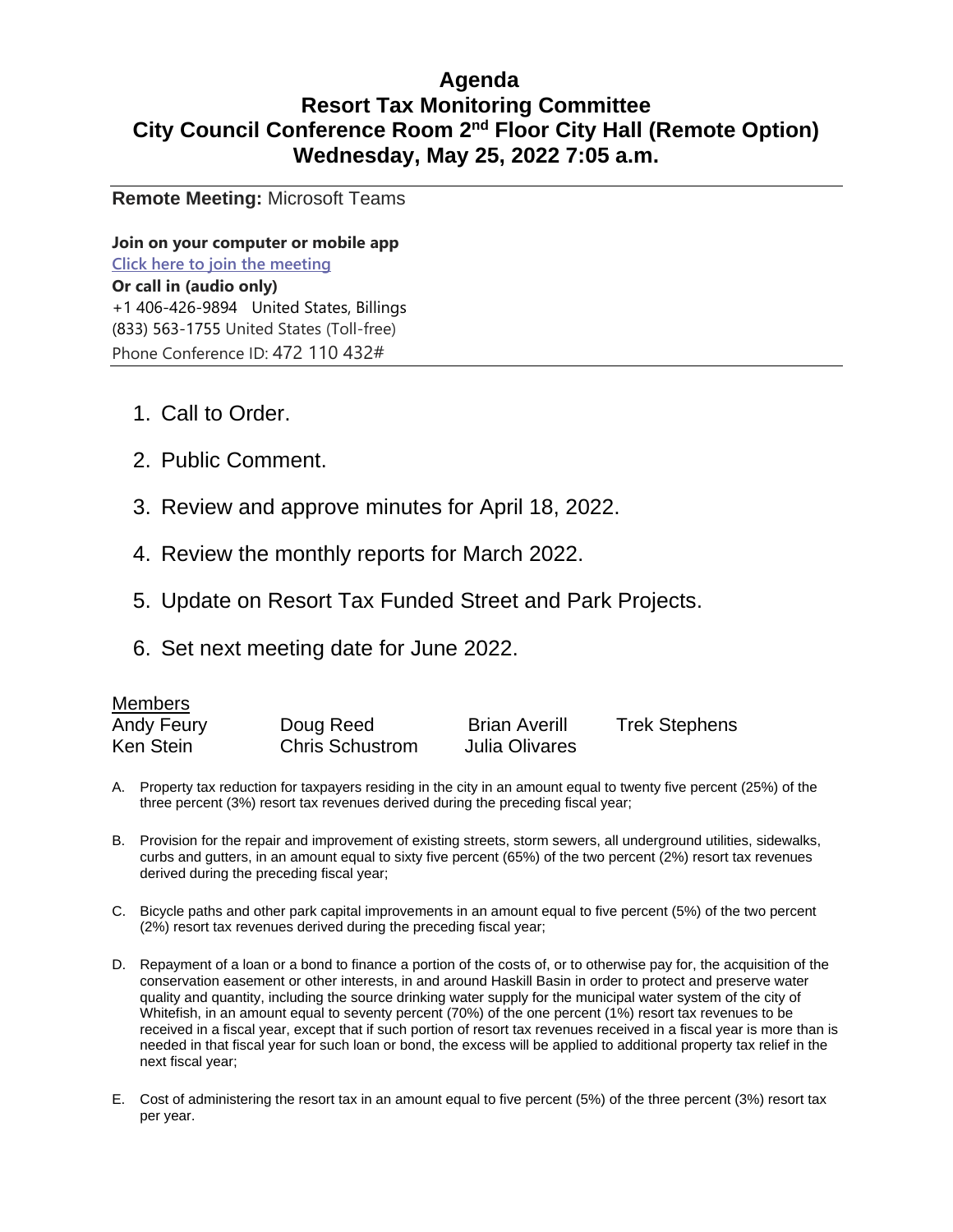### **Resort Tax Monitoring Committee Minutes April 18, 2022**

Present: Ken Stein, Julia Olivares, Doug Reed, Trek Stephens, Dana Smith, Vanice Woodbeck, Craig Workman, Mary Butts.

#### **1. Review Minutes from previous meeting.**

Minutes from the prior meeting were approved unanimously.

#### **2. Financial Report**

.

Increase over all categories

 Quarterly Report reflects 24% , 27% and 21% increase in collections for the months Oct, Nov, Dec of 2021.

The number of delinguencies for  $4<sup>th</sup>$  quarter 2021 are also significantly higher than previous years.

#### **3. Streets and Park Projects**

 Armory Park – Bid are taking more time than expected. They will be presented to council in May. If they are too high, bidding will be closed and opened again at a later date. If council awards a bid in May, construction will begin in June.

 Texas – Bidding is open.The only bidder was LHC who were 20 – 30% over what was estimated. If awarded, the project may begin in June.

Edgewood – Follow up work to begin in May.

 \*Spokane water main replacement has been postponed. Now looking at Fall-Spring for that project.

#### **4. Budget Review**

We will have a significant amount of funds for Tax Relief We are adequately funded for debt payments Maria will add lines to the budget for Bike Path Maintenance

There was a motion to approve moving forward with the proposed projects. All were in favor.

**5. Next Meeting –** May 25th at 7:05am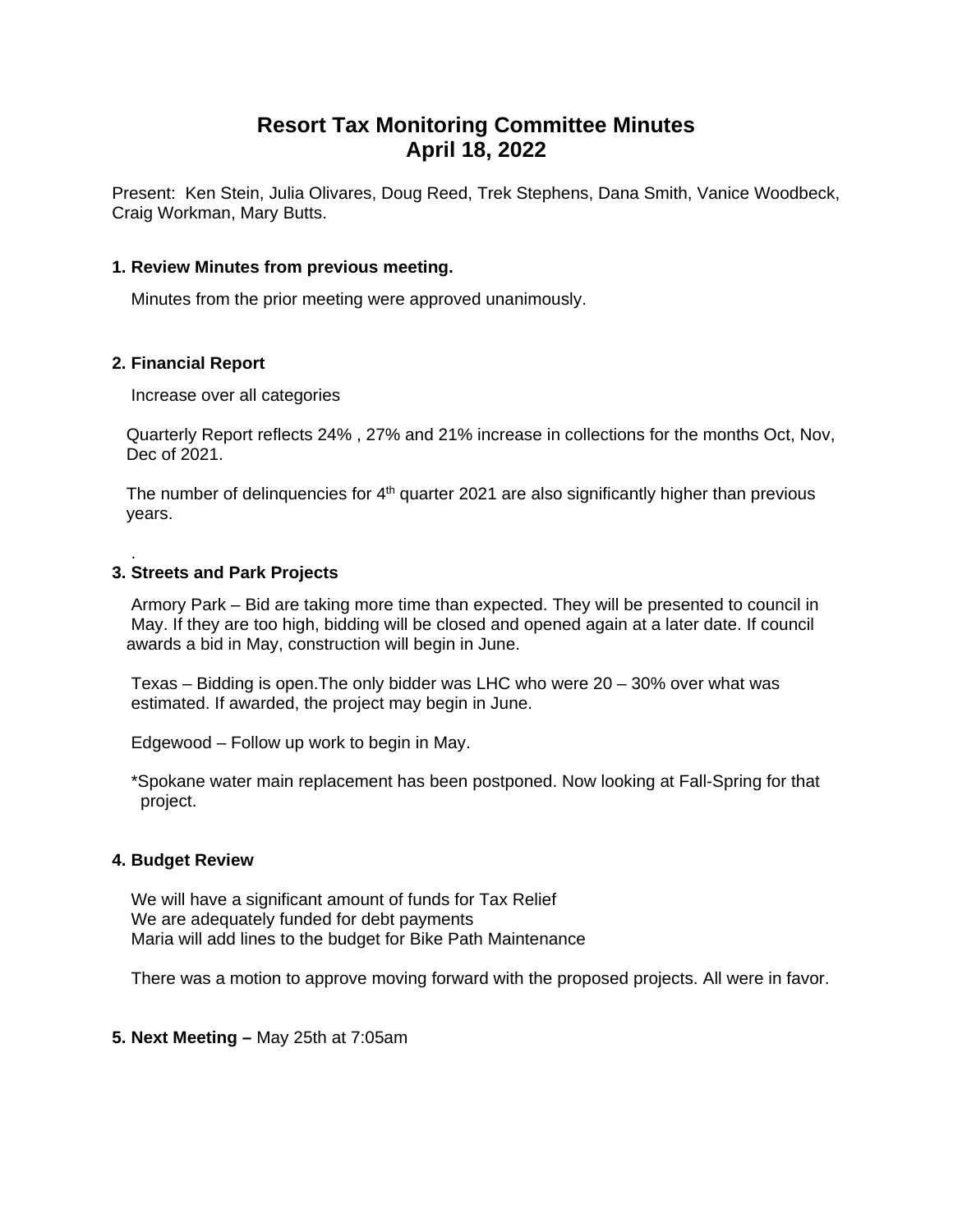#### **Resort Tax Report Reported in the Month Businesses Collected Tax**

|                                              | <b>LODGING</b>          | BARS &             |           |                         |     |                  |            |            |                       | <b>TOTAL</b>                         |
|----------------------------------------------|-------------------------|--------------------|-----------|-------------------------|-----|------------------|------------|------------|-----------------------|--------------------------------------|
| <b>MONTH/YEAR</b>                            |                         | <b>RESTAURANTS</b> |           | <b>RETAIL</b>           |     | <b>COLLECTED</b> |            |            | <b>INTEREST</b>       |                                      |
| <b>Total FY19</b>                            | \$<br>965,561           | \$<br>1,654,530    | - \$      | 1,658,293               | -\$ | 4,278,383        |            | 5.86%      | 41,929<br>S           | 4,320,312<br>\$                      |
| <b>FY18 vs FY19</b>                          | 10.33%                  |                    | 5.57%     | 3.70%                   |     | 5.86%            | or $$$     | 236,854    | Taxable Sales FY19 \$ | 150,118,717                          |
| <b>July 2019</b>                             | 232,446                 |                    | 249,822   | 222,176                 |     | 704,445          | 42.05%     |            | 4,227                 | 708,672                              |
| August 2019                                  | 107,985                 |                    | 171,849   | 184,288                 |     | 464,123          | $-32.90%$  |            | 4,340                 | 468,463                              |
| September 2019                               | 202,784                 |                    | 187.080   | 146,596                 |     | 536,460          | 19.92%     | 4.3%       | 4,210                 | 540,670                              |
| October 2019                                 | 72,020                  |                    | 114,362   | 93,111                  |     | 279,493          | 35.35%     |            | 3,500                 | 282,993                              |
| November 2019                                | 31,925                  |                    | 104,797   | 154,109                 |     | 290,831          | 2.74%      |            | 2,351                 | 293,182                              |
| December 2019                                | 26,204                  |                    | 122,189   | 176,468                 |     | 324,861          | $-16.76%$  | 1.7%       | 2,181                 | 327,042                              |
| January 2020                                 | 47,244                  |                    | 113,913   | 135,507                 |     | 296,664          | 37.17%     |            | 1,225                 | 297,889                              |
| February 2020                                | 28,523                  |                    | 88,008    | 119,748                 |     | 236,279          | $-19.44%$  |            | 3,502                 | 239,781                              |
| March 2020                                   | 9,979                   |                    | 56,382    | 86,606                  |     | 152,967          | $-34.95%$  | $-7.9%$    | 2,172                 | 155,139                              |
| April 2020                                   | 6,957                   |                    | 71,096    | 87,353                  |     | 165,406          | $-15.85%$  |            | 1,799                 | 167,205                              |
| May 2020                                     | 50,570                  |                    | 105,786   | 173,207                 |     | 329,563          | $-9.10%$   |            | 1,470                 | 331,033                              |
| <b>June 2020</b>                             | 42,139                  |                    | 110,343   | 182,042                 |     | 334,524          | $-27.23%$  | $-18.6%$   | 3,736                 | 338,260                              |
| <b>Total FY20</b>                            | \$<br>858,777           | 1,495,628<br>s.    | - \$      | 1,761,211               | \$  | 4,115,615        |            | $-3.80%$   | \$<br>34,713          | 4,150,328<br>\$                      |
| FY19 vs FY20                                 | $-11.06%$               |                    | $-10.86%$ | 6.21%                   |     | $-3.80%$         | or $$$     | (162, 768) | Taxable Sales FY20 \$ | 144,407,560                          |
| <b>July 2020</b>                             | 178,173                 |                    | 214,968   | 236.685                 |     | 629,826          | $-10.59%$  |            | 682                   | 630,508                              |
| August 2020                                  | 234,063                 |                    | 196,817   | 194,056                 |     | 624,936          | 34.65%     |            | 1,066                 | 626,002                              |
| September 2020                               | 158,102                 |                    | 191,941   | 188,641                 |     | 538,684          | 0.41%      | 5.2%       | 898                   | 539,582                              |
| October 2020                                 | 88,284                  |                    | 112,076   | 119,814                 |     | 320,174          | 14.56%     |            | 1,058                 | 321,232                              |
| November 2020                                | 78,378                  |                    | 69,415    | 101,398                 |     | 249,190          | $-14.32%$  |            | 561                   | 249,751                              |
| December 2020                                | 32,442                  |                    | 111,811   | 226,456                 |     | 370,710          | 14.11%     | 5.0%       | 407                   | 371,117                              |
| January 2021                                 | 46,620                  |                    | 111,925   | 132,183                 |     | 290,728          | $-2.00%$   |            | 365                   | 291,093                              |
| February 2021                                | 85,582                  |                    | 148,765   | 143,459                 |     | 377,805          | 59.90%     |            | 348                   | 378,153                              |
| March 2021                                   | 57,027                  |                    | 140.256   | 143.766                 |     | 341.049          | 122.96%    | 47.2%      | 414                   | 341.463                              |
| April 2021                                   | 35,142                  |                    | 132,266   | 119,185                 |     | 286,593          | 73.27%     |            | 441                   | 287,034                              |
| May 2021                                     | 77,012                  |                    | 151,978   | 191,091                 |     | 420,081          | 27.47%     |            | 467                   | 420,548                              |
| June 2021                                    | 210,216                 |                    | 216,079   | 253,610                 |     | 679,905          | 103.25%    | 67.2%      | 2,210                 | 682,115                              |
| <b>Total FY21</b>                            | \$<br>1,281,040         | 1,798,296<br>\$    | - \$      | 2,050,344               | -\$ | 5,129,681        |            | 24.64%     | \$<br>8,917           | 5,138,597<br>-\$                     |
| <b>FY20 vs FY21</b>                          | 50.34%                  |                    | 20.24%    | 16.42%                  |     | 24.64%           | or $$$     | 1,014,065  | Taxable Sales FY21 \$ | 179,988,799                          |
| FY21 % of Collections                        | 25%                     |                    | 35%       | 40%                     |     | 100%             |            |            |                       |                                      |
| <b>July 2021</b>                             | 227,005                 |                    | 283,424   | 324,582                 |     | 835,011          | 32.58%     |            |                       | 835,011                              |
| August 2021                                  | 414,859                 |                    | 296,012   | 254,869                 |     | 965,740          | 54.53%     |            |                       | 965,740                              |
| September 2021                               | 215,882                 |                    | 190,513   | 205,771                 |     | 612,166          | 13.64%     | 34.5%      |                       | 612,166                              |
| October 2021                                 | 90,251                  |                    | 156.461   | 136.035                 |     | 382,747          | 19.54%     |            |                       | 382,747                              |
| November 2021                                | 36,679                  |                    | 124,428   | 207,615                 |     | 368,721          | 47.97%     |            |                       | 368,721                              |
| December 2021                                | 78,801                  |                    | 176,472   | 266,384                 |     | 521,657          | 40.72%     | 35.4%      |                       | 521,657                              |
| January 2022                                 | 60,241                  |                    | 142,427   | 137,885                 |     | 340,553          | 17.14%     |            |                       | 340,553                              |
| February 2022                                | 79,068                  |                    | 131,154   | 177,008                 |     | 387,230          | 2.49%      |            |                       | 387,230                              |
| March 2022                                   | 73,108                  |                    | 192,830   | 185,509                 |     | 451,447          | 32.37%     | 16.8%      |                       | 451,447                              |
| April 2022                                   |                         |                    |           |                         |     |                  | $-100.00%$ |            |                       |                                      |
| May 2022                                     |                         |                    |           |                         |     |                  | $-100.00%$ |            |                       |                                      |
| <b>June 2022</b>                             |                         |                    |           |                         |     |                  | $-100.00%$ | $-100.0%$  |                       |                                      |
| <b>Total FY22</b>                            | 1,275,893<br>\$         | 1,693,722<br>\$    | - \$      | 1,895,658               | -\$ | 4,865,272        |            | 29.98%     | \$                    | 4,865,272<br>5                       |
| FY21 vs FY22                                 | 33.09%                  |                    | 30.49%    | 27.53%                  |     | 29.98%           | or $$$     | 1,122,171  | Taxable Sales FY22 \$ | 170,711,309                          |
| FY22 % of Collections                        | 26%                     | 21.000.069         | 35%       | 39%                     |     | 100%             |            |            |                       |                                      |
| <b>Grand Total</b><br>% of Total Collections | 11,412,850<br>\$<br>20% | \$                 | 37%       | 24,004,778<br>\$<br>43% | \$  | 56,417,697       |            |            | 886.348<br>- \$<br>\$ | 52,439,323<br>2.9% Average since '96 |
|                                              |                         |                    |           |                         |     |                  |            |            |                       |                                      |

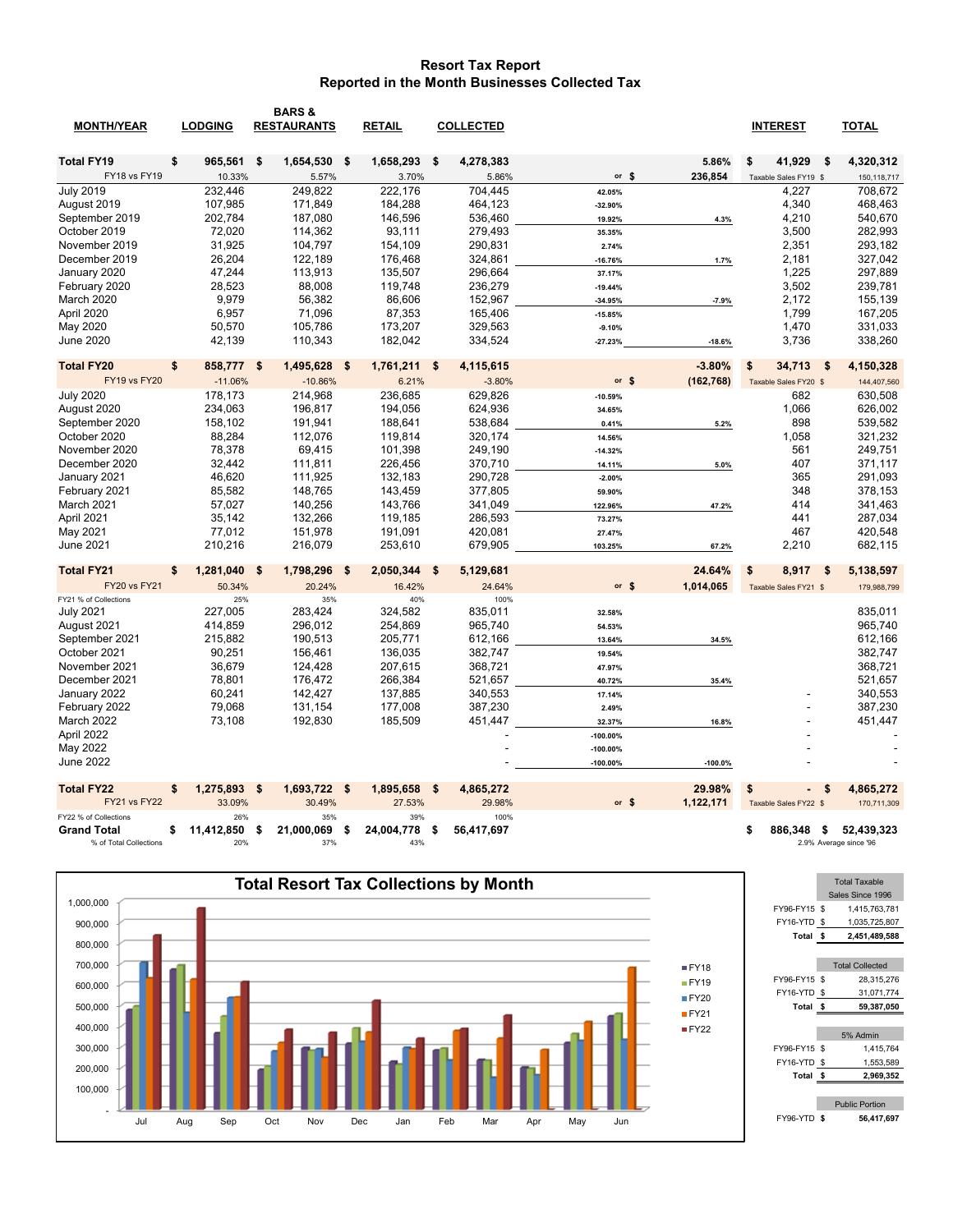## **Whitefish Lodging Report: March 2022**

### **WHITEFISH** · MONTANA ·

|                            | <b>OCCUPANCY</b>  | <b>AVERAGE DAILY RATE</b> | <b>REVENUE PER AVAILABLE ROOM</b> |
|----------------------------|-------------------|---------------------------|-----------------------------------|
| <b>Average FY22</b>        |                   |                           |                                   |
| Q1 FY22 (July - Sept 2021) | $79.5\%$ (+13.8%) | $$211.58 (+36.5%)$        | $$169.55 (+56.4%)$                |
| Q2 FY22 (Oct - Dec 2021)   | 47.9% (+17%)      | $$107.24 (+14%)$          | $$51.84 (+33%)$                   |
| Q3 FY22 (Jan - Mar 2022)   | $47\%$ (+11%)     | $$146.63 (+56.5%)$        | $$69.42 (+75.2%)$                 |
| Q4 FY22 (Apr - June 2022)  |                   |                           |                                   |
| $Mar-22$                   | $48.9\%$ (+6.8%)  | $$157.62(+67.3%)$         | $$77.07 (+78.7%)$                 |
| Year to Date (2022)        | 46.4% (+10%)      | $$148.43 (+58.3%)$        | $$68.90 (+74.2%)$                 |

\*STAR Reports are proprietary publications of Smith Travel Research, Inc.\* \*Quarterly and yearly averages have been calculated by the Whitefish CVB\* \*Distribution or reproduction is prohibited without consent\* \*Based upon reporting of approx. 600 guest rooms in Whitefish City Limits\* \*Based upon a census of approx. 1,200 guest rooms\* \*Percent change compared to previous year\* \*FY22 runs from July 1, 2021 - June 30, 2022



*Data Source: Smith Travel Research*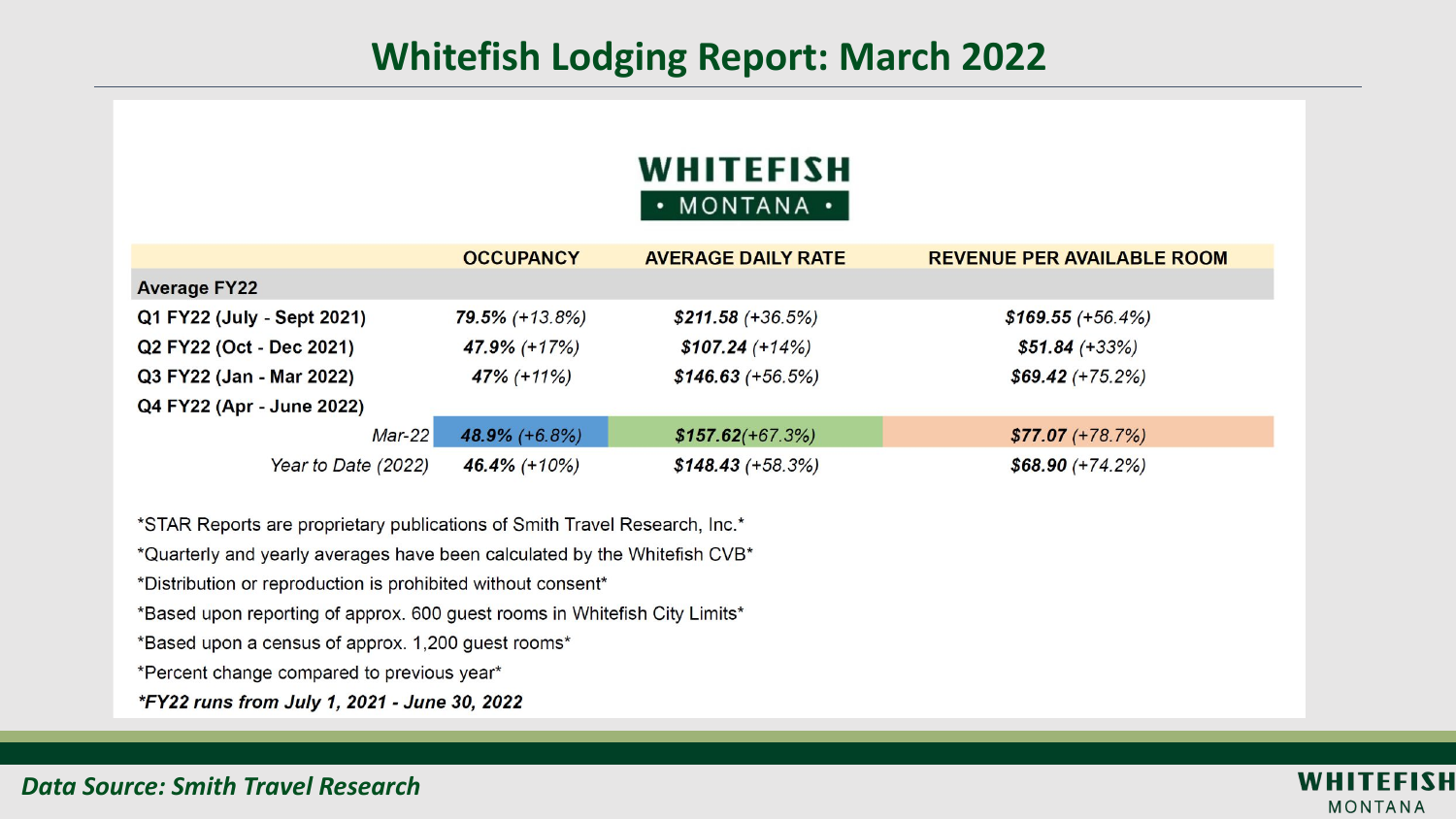# **Whitefish Lodging Report March 2022**

- To better understand the lodging report for March, a deeper comparison to March 2019 (pre-pandemic) is needed due to the severe impacts of the COVID-19 pandemic in March 2020 and 2021. Hence the large percent changes in year over year comparison to 2021 on the previous page.
- March 2022 occupancy (48.9%) was up approximately 4% compared to March 2019.
- While the meteoric rise of ADR (average daily rate) during the summer of 2021 continued through the fall, the 2022 winter has also seen strong gains. March 2022 ADR increased +82.5% compared to March 2019. This is also the highest ADR (\$157.62) for the month since the WCVB started receiving this data in 2017.
- March 2022 lodging occupancy was outperformed by both Whitefish short term rental occupancy within the City Limits (60% occupancy) and by short term rental occupancy in the Whitefish Zip Code (66%). This trend also occurred during the 2020-21 ski season (source AirDNA).

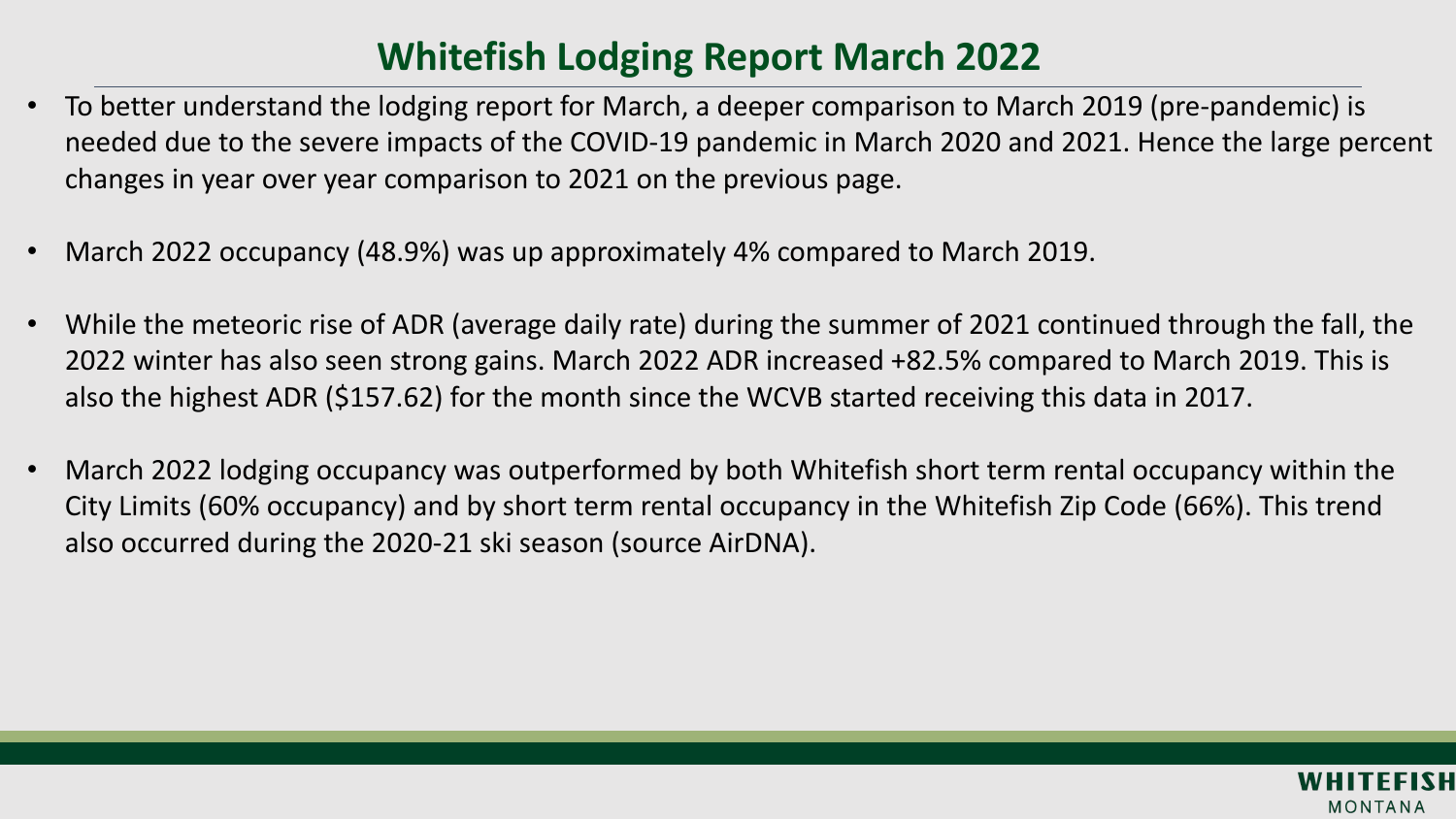# **Whitefish Lodging Report March 2022**

- Glacier National Park March 2022 recreational visits were down -22.4% (or approx. 7,000 visits) compared to March 2021 and essentially equal to March 2019. Total yearly visits to date for 2022 are down -16% compared to the same time in 2021 but are up +23% compared to the same time in 2019.
- Enplanements at Glacier Park International Airport for March 2022 (30,038) were up +31% compared to March 2021 (22,921) and up +47% compared to March 2019 (20,367).
- The Port of Roosville reported 5,571 personal vehicle passengers entering the United States from Canada during March 2022. This is a 71% decrease compared to personal vehicle passengers (19,076) during March 2019 data. *Source: U.S. Dept. of Transportation, Bureau of Transportation Statistics.*

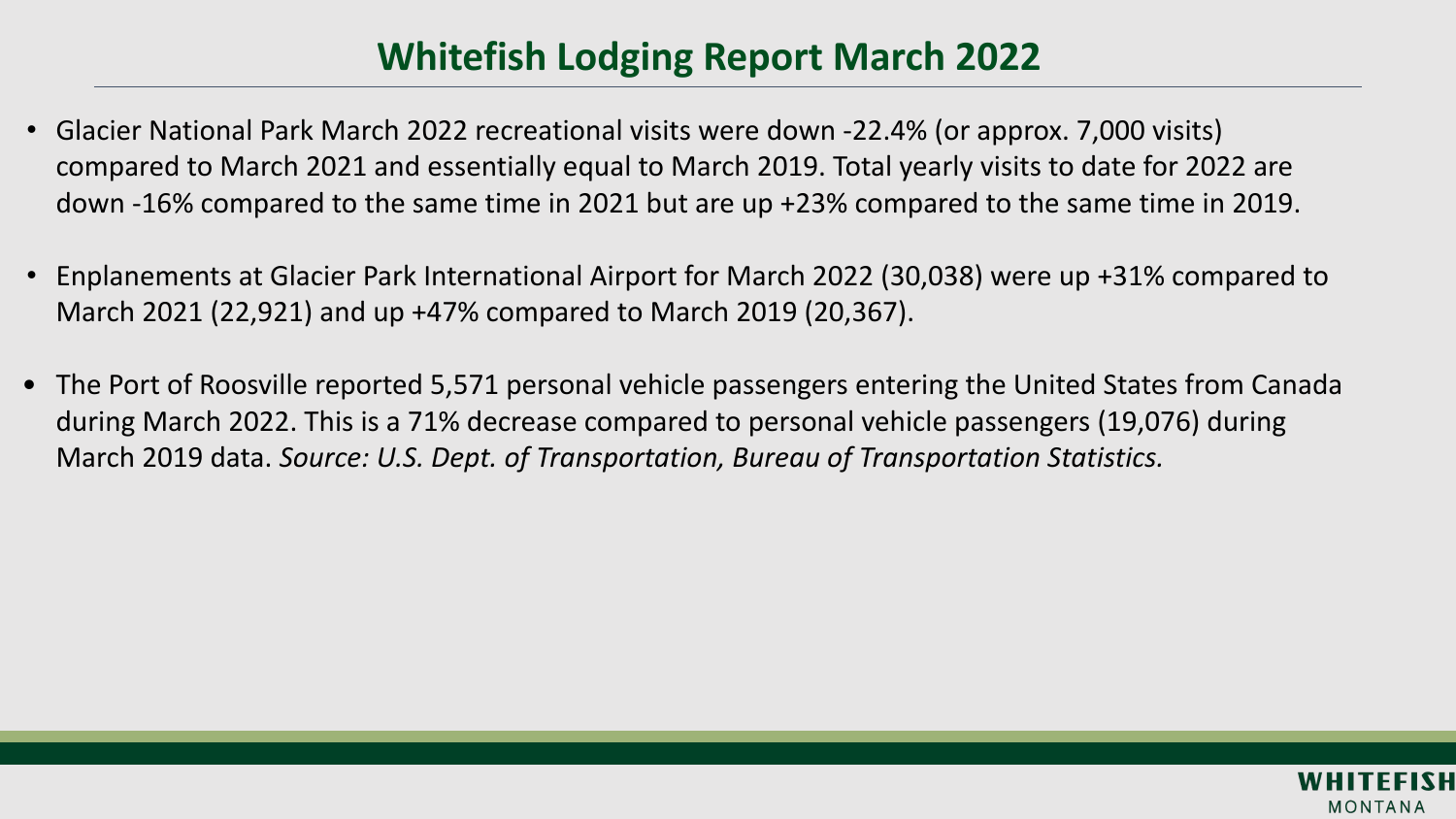

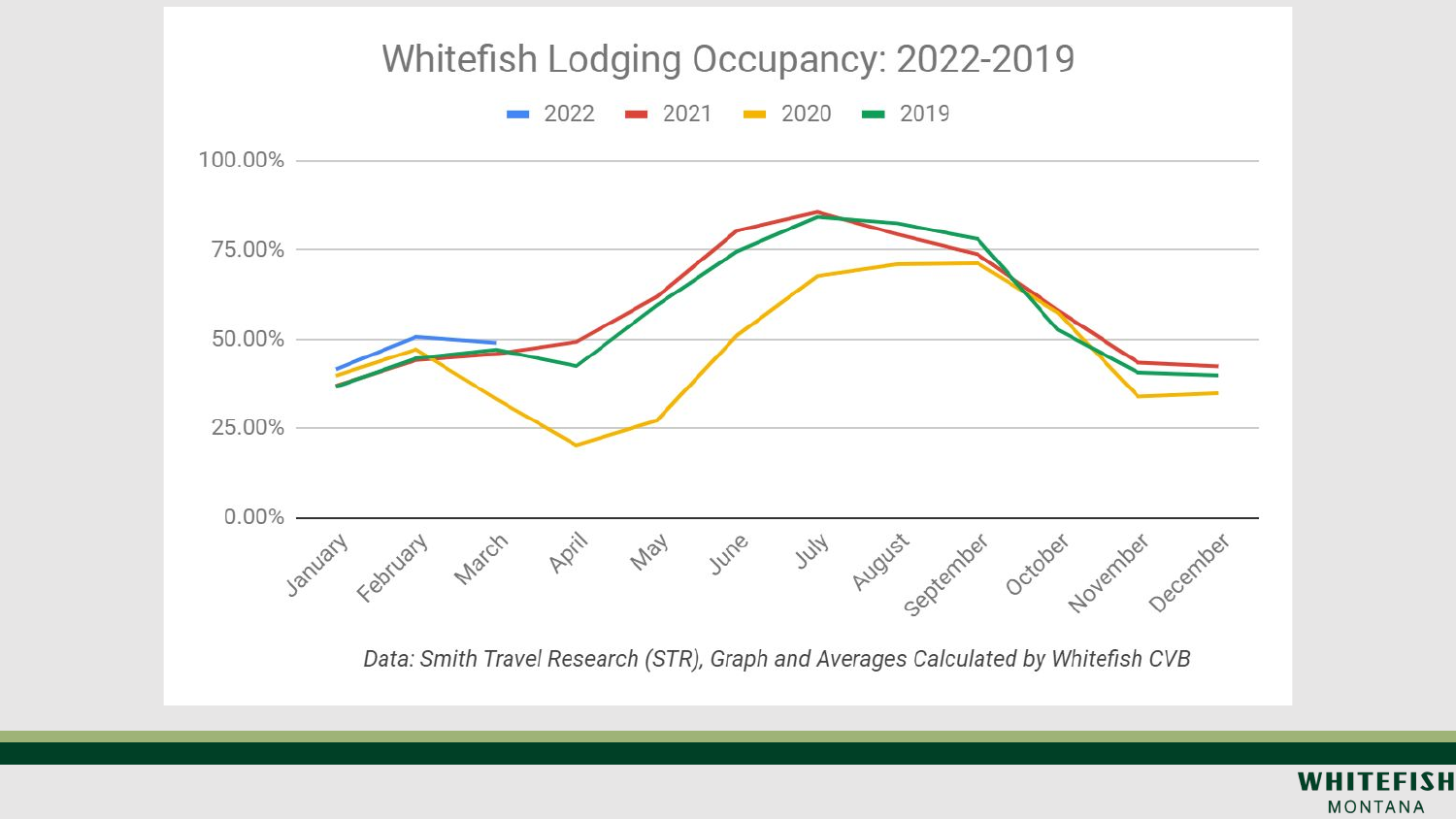

Data: Smith Travel Research (STR), Graph and Averages Calculated by Whitefish CVB

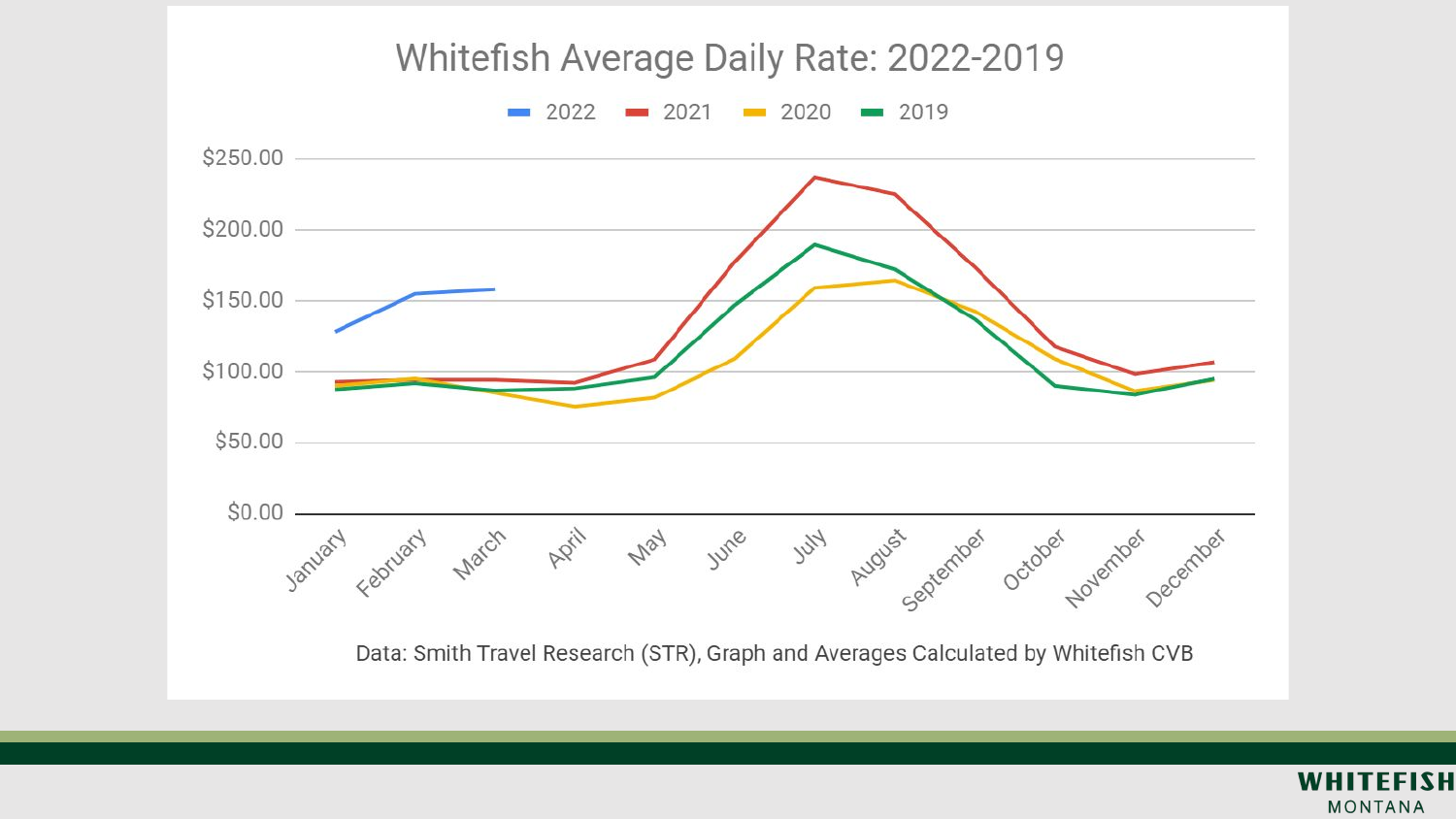